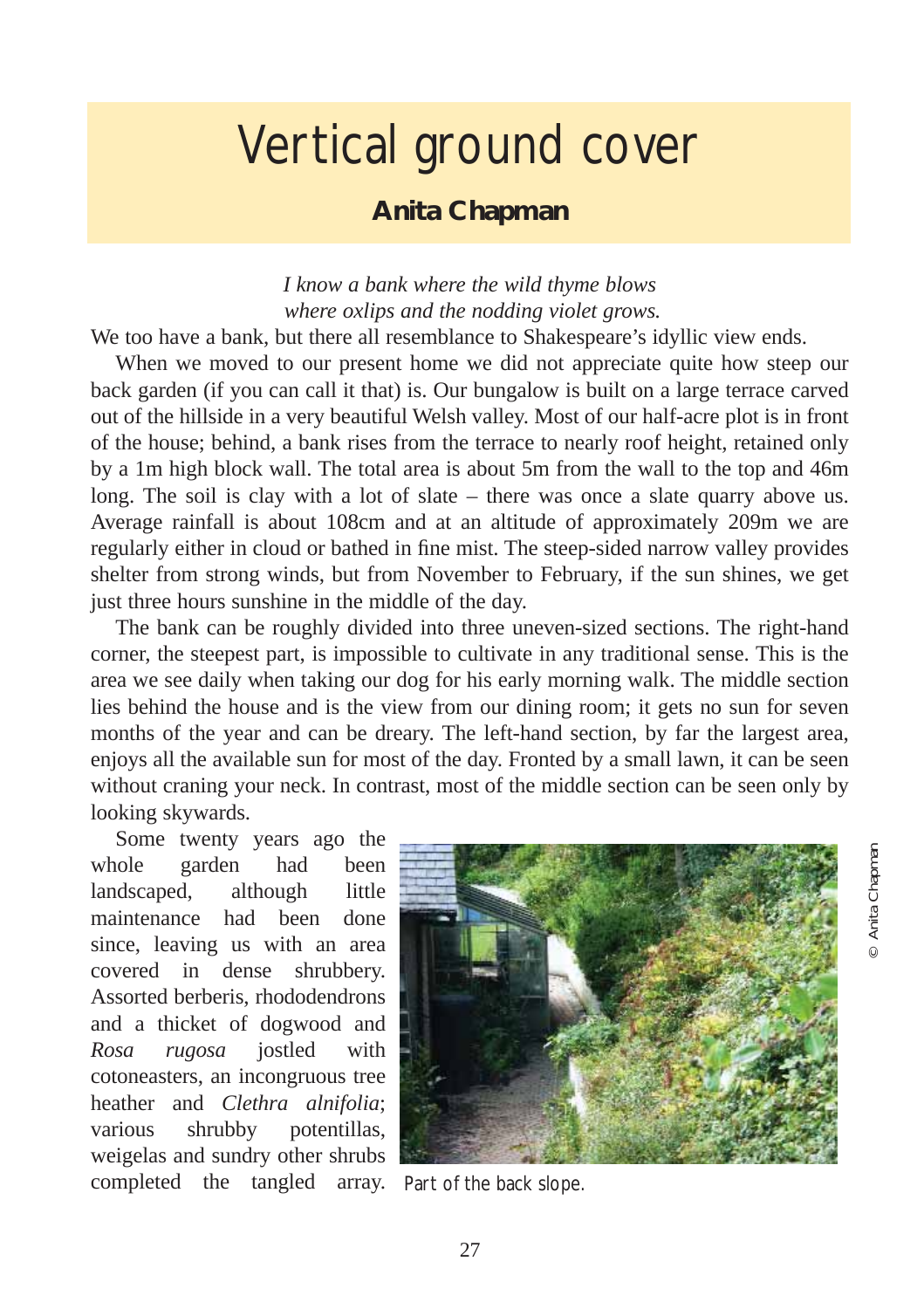© Anita Chapman

© Anita Chapman



Rowan and bird cherry had colonised.

This rhodo flourishes without its *ponticum*!

Threading its way through this labyrinth were swathes of *Vinca major,* while brambles were colonising from the unoccupied property above. And everything was smothered in convolvulus. Furthermore, gravity having triumphed, it all leaned towards the terrace below. You might expect shrubs to grow upwards towards the light – but the bank is so steep that gravity takes them outwards as well.

The middle section had been colonised by rowan and a bird cherry, *Prunus padus*, and a once -coppiced hazel had been allowed to regrow into a multi-stemmed tree. Their seedlings, together with those of birch, ash and field maple, threatened to turn the whole area into an impenetrable thicket. A low-growing, suckering cotoneaster had spread from the steepest corner to cover an area of about 20 feet horizontally, while its treelike cousin had self-seeded everywhere. We could have left all this to its own devices but, being gardeners, we took it as a challenge!

My husband managed to dispatch the dogwood and *Rosa rugosa* and together we gradually cleared the matted foliage, uncovering a few woody heathers, a *Euonymus fortunei* 'Emerald 'n' Gold', a pale pink hardy bush fuchsia and a white *Daboecia cantabrica* amongst others.

A number of small plants also made themselves known when the shrubbery was cut down: *Centaurea montana*, *Pulmonaria officinalis, Bergenia cordifolia, Lamium galeobdolon* and *Persicaria affinis*. I recently acquired a second-hand copy of Margery Fish's book *Ground Cover Plants*, published in 1964. Many of these plants are listed, suggesting that whoever planted the bank for the previous owners knew what they were doing.

After cutting back the self-sown saplings we treated them, not always successfully, with stump killer, as digging out large roots was not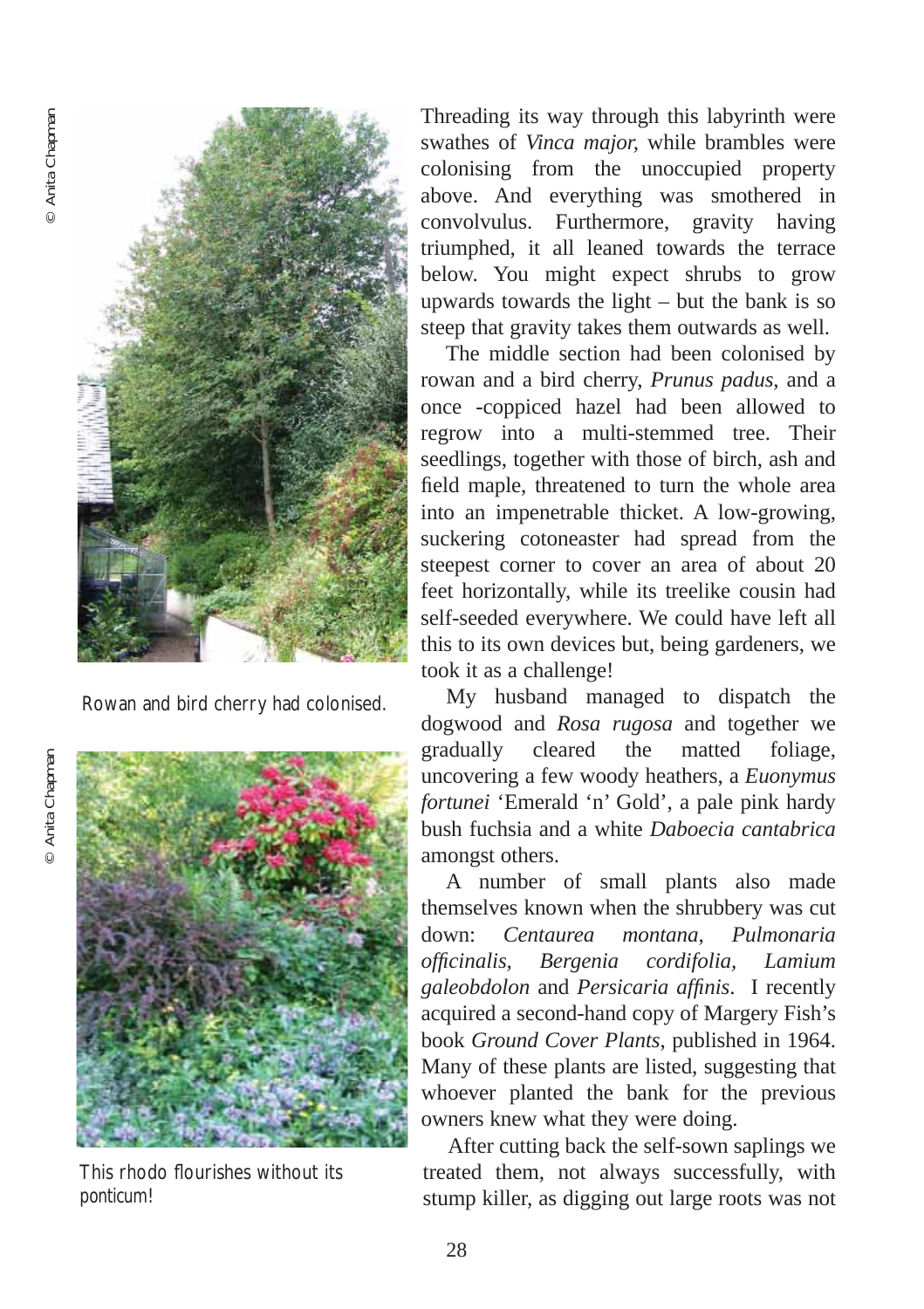an option. The stumps, have proved useful, however, providing hand or footholds as required.

The problems of cultivating such steep land soon became apparent. Everything has to be done by first climbing on to the wall, in my case using a ladder! You have to take everything you may need with you, and remember to descend to the same point!

The steepest parts are negotiable only when it is neither too wet nor too dry, otherwise you're in danger of sliding down. *Euonymus* and *vinca* set the theme. An unforeseen hazard is vicious ants nesting



in the bank. (Slow worms take advantage of bare soil to sun themselves.) Keeping it weed-free has been a challenge to which we have proved not equal. It is not possible to balance buckets on the bank so my technique is simply to throw the weeds on to the terrace below and tidy up later!

Having cleared as best we could, we set about trying to make the area as attractive as possible. We had no grand plan in mind – we realised that it was never going to be a thing of beauty nor a joy forever, but it could be brighter and require as little maintenance as possible.

At first our choice of plants was led by those we found attractive. We have learnt lessons, and now our planting is dictated by pragmatism.

The steepest corner of the bank was already clothed with two types of cotoneaster and given the 1-in-2 slope there was no choice but to leave well enough alone. It was, however, such a dismal place to pass every morning: I just had to do something with it. Anything planted would have to go at the bottom of the bank, just above the retaining wall, in the eighteen inches or so I could reach to clear. *Hedera colchica* 'Dentata Variegata' seemed a good choice to scramble over the shrubbery, so I begged a rooted piece from a friend. After five years there is small patch of it at the bottom, otherwise it is not seen again until you go around to the top of the bank where it is heading off into the woodland having made its way up underneath all the cotoneasters. I tried a *Lonicera periclymenum*, a cheap and cheerful supermarket specimen, and for winter colour *Jasminum nudiflorum.* The honeysuckle disappeared for three years only to reappear triumphantly at the top this year, so high you have to crane your neck to see it. The jasmine is finally established after three attempts.

I also planted a climbing rose, 'Masquerade'. It put up one very vigorous shoot, which had no intention of staying close to the bank but wanted to trap anyone walking too close. I had to tie it in parallel to the retaining wall about two feet up. With its main stem horizontal it flowers profusely, but after three years has not put out many shoots as replacements. Still the dull corner does have some colour now. At the top of the wall (at the base of the bank) I put in a *Bergenia* 'Abendglut', a few snowdrops and surplus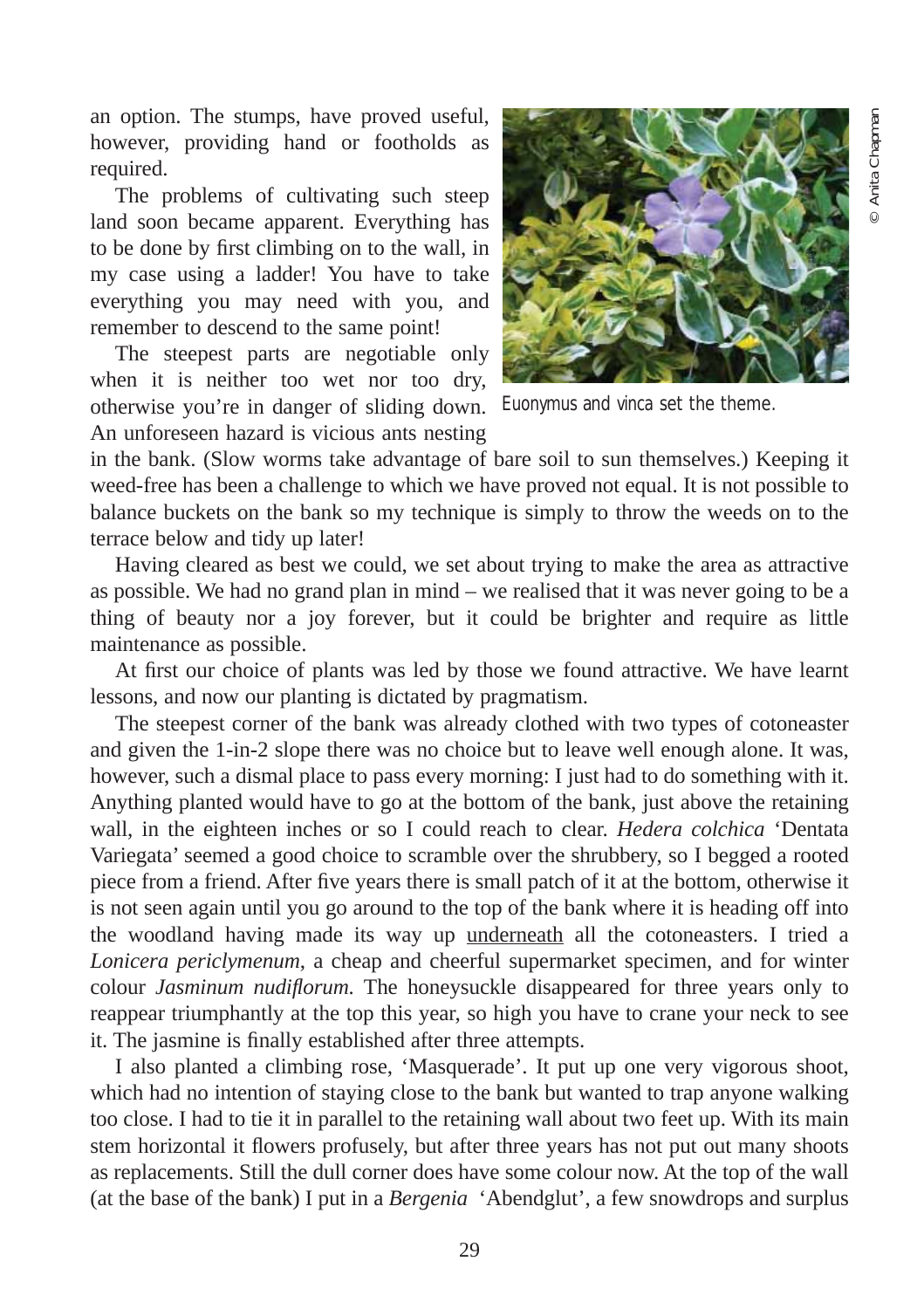© Anita Chapman

© Anita Chapman



Adding lightness



Shiny *bergenia* leaves add light

erythroniums. A native fern has conveniently joined them and in spring the dominant weed is the native cranesbill, which is quite colourful.

Where the slope levels out to wall height at the side of the house I planted *Salix alba* var. *vitellina* 'Britzensis', *Rubus biflorus* and *Rubus cockburnianus* 'Goldenvale*'*. As this area catches the morning sun in winter, the aim was to brighten up the view when we returned from walking the dog. Not one of my better ideas – they have now grown so big it is difficult to get in to cut them down, a necessary task if they are to fulfil their role of providing winter colour.

From my experiences in trying to get winter jasmine established, (did I mention my complete failure with several plantings of *Clematis montana* in the same area), I learnt quite early on the problems of planting on a steep slope.

One problem is water, and watering, when plants are out of easy reach. Water (and nutrients) drain away too fast. I now

plant only in autumn, when at least we can rely on abundant Welsh winter rain to help plants establish. Then there is the problem of soil retention. We realised what difficulties soil erosion posed when we found one of the original rhododendrons with its roots exposed, resulting in the ponticum rootstock growing and flowering very vigorously. It took two seasons of rigorous attention before the graft was healthier than its host. Eventually I'm sure we'll lose the fight because it's not possible to cover up the rootstock.

To combat erosion I finally came up with a system of digging a hole and adding slow release fertiliser, water retaining gel and compost; it has to be a much deeper hole then you might imagine to ensure the plant is upright, that is pointing towards the sky, and the downhill side of the rootball is not exposed. At the downhill edge to the hole I wedge a piece of slate. Using young plants works best, especially as this is not the place for choice hybrids or large holes! Supermarket packs for £2 to £3 have proved very successful – it's surprising what a range of shrubs can be purchased with the weekly shop. The downside is that, being small, they do not all survive wet and cold Welsh winters, and they need to be kept weed-free while they establish.

The view from our dining room window includes the *Euonymus* so its bright splash of gold has set the theme. The bank here doesn't rise too steeply for the first metre,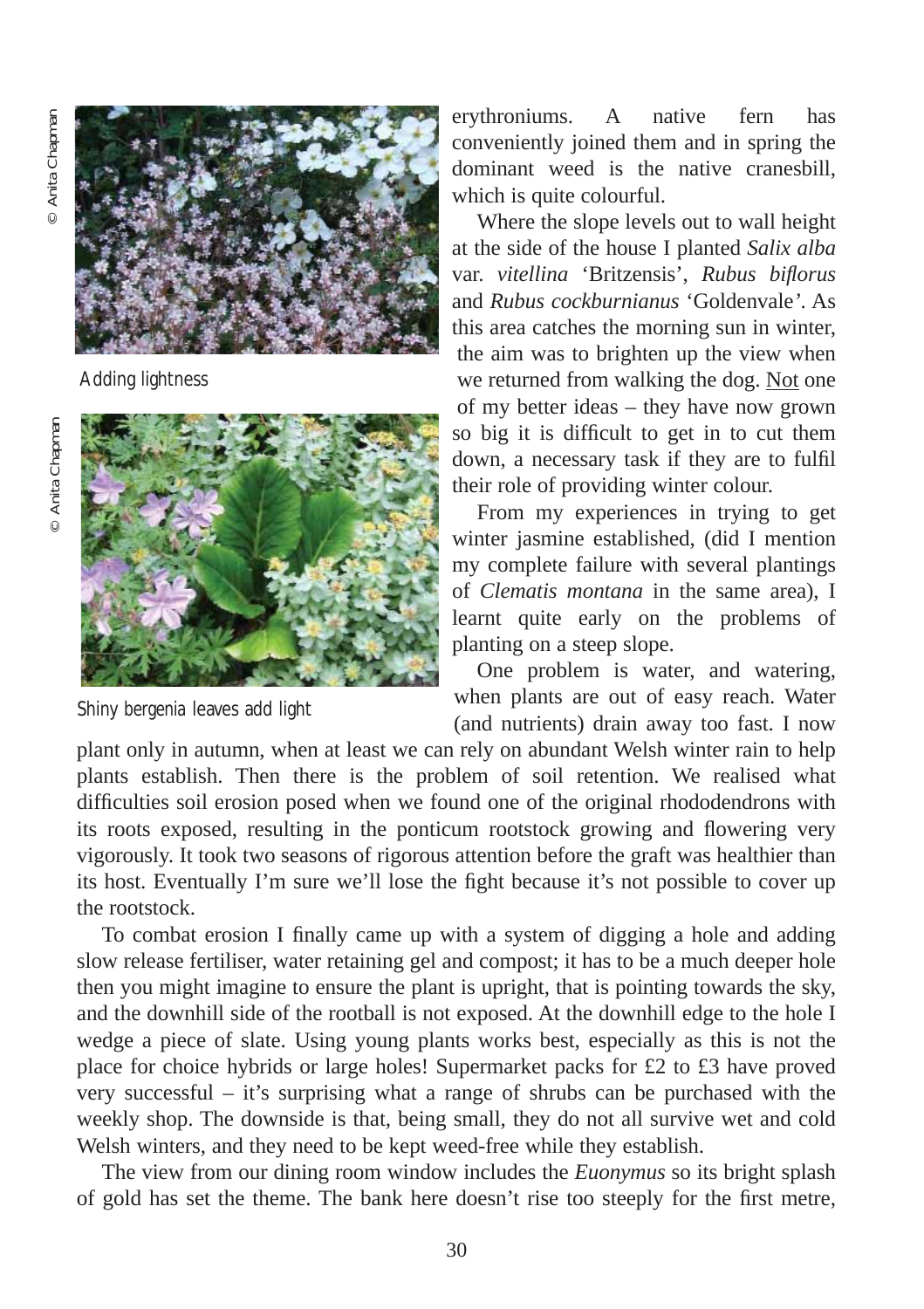making it possible both to plant in it and to enjoy the results of our work. I added *Ilex crenata* 'Golden Gem', *Lonicera nitida* 'Lemon Beauty' and *Hypericum olympicum*. A little higher up are a blue-flowered hebe and a couple of *Hypericum* 'Hidcote'. In place of the *Vinca major*, I planted the variegated form to keep the area bright. *H. olympicum*, which in a previous Buttercups add a dash of gold! garden I had been unable to



eradicate, has kept itself to itself. I suspect it does not get the chance to set seed, which is a pity, but that's plants for you! When you hope they will spread they don't oblige. Creeping Jenny was already growing so I added a *Campanula poscharskyana* and some assorted geraniums. The drawback is that you have to climb the bank, treading on the plants near the base, in order to chop off dead foliage. *Erica* x *darleyensis* 'Kramer's Rote' and *Calluna vulgaris* 'Gold Haze' both add winter colour. *Taxus baccata* 'Summergold', a prostrate form, and *Cotoneaster atropurpureus variegatus* are planted too high up to be seen now that the other shrubs have grown. Both were bought before we realised the limitations of the bank. *Rhododendron* 'President Roosevelt' was an accidental good choice, purchased because it was two for £5 in a market; it is variegated, low-growing and, as I found out recently, recommended for banks. Unfortunately only one survived, as at the time we had not perfected our planting technique.

The middle section, with the bird cherry and rowan, presented an added problem of dry deep shade. An evergreen hebe, several shrubby potentillas, a dark-leaved weigela and a spiraea were already established, although neither the potentilla nor the weigela could be said to be thriving. I added a *Rubus tricolor* for its shiny leaves, a few variegated ivies and half a dozen pachysandras bought from a well-known DIY chain. Sadly the pachysandras emulated the *Hypericum olympicum* and refused to become the thugs they were said to be, but maybe given time, if the weeds don't swamp them first, they will spread.

The final section, which gets much more light, had several lovely rhododendrons and azaleas already. Having learned the lesson not to plant interesting shrubs which will never be seen, I chose half a dozen assorted prostrate junipers, a mixture of golds, greens and blues, which my husband planted at the top of the slope in the hope, forlorn as it turned out, that they would grow and smother the weeds. They are growing, but slowly. Lower down we planted assorted camellias, more azaleas, several cistus, pieris, *Photinia* x *fraseri* 'Red Robin', *Choisya ternata* Sundance, *Physocarpus opulifolius* 'Diabolo', an *Acer palmatum* var*. dissectum*, various hebes and some box.